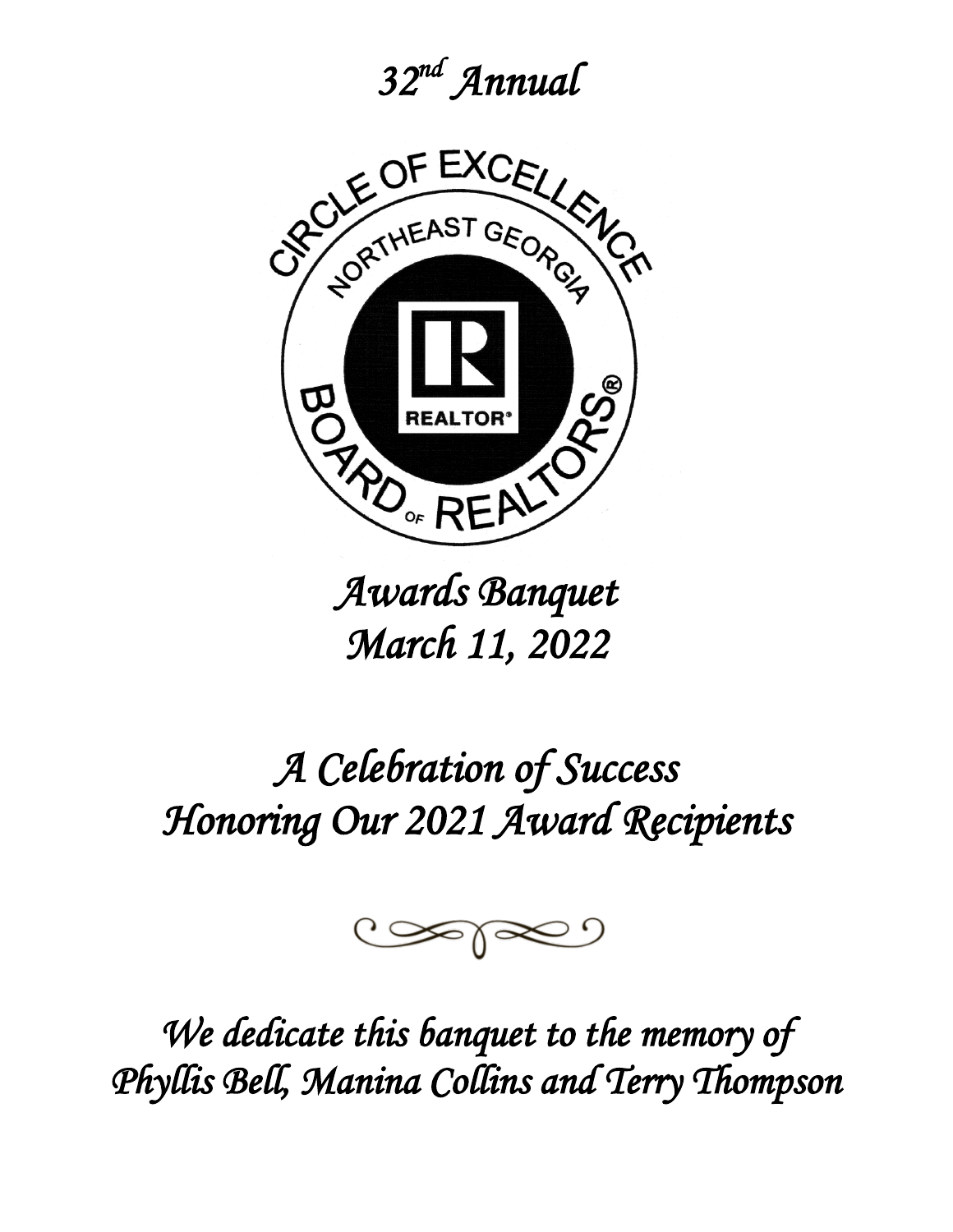# *INDIVIDUAL AWARDS*

| PATRICIA ADAMS *                                 | <b>ALLENE ANDERSON **</b>                        | RICHARD ARNOLD *                    |
|--------------------------------------------------|--------------------------------------------------|-------------------------------------|
| Coldwell Banker High Country Realty              | Coldwell Banker High Country Realty              | Mountain Place Realty               |
| <b>CHELA S. BAILEY *</b>                         | ELIZABETH BIRNBAUM                               | LINDA BOWEN-HUGHES <sup>*</sup>     |
| RE/MAX Town & Country                            | Harry Norman REALTORS®                           | Coldwell Banker High Country Realty |
| <b>JACOB BROOKS</b>                              | <b>ERIN BROWN</b>                                | MARY ANN BROWN **                   |
| RE/MAX Town & Country                            | Harry Norman REALTORS®                           | Coldwell Banker High Country Realty |
| <b>BARBARA BURGER</b>                            | <b>MATTHEW BUTLER</b>                            | <b>GAYLA CAGLE *</b>                |
| Mountain Aire Realty                             | Mountain Place Realty                            | Century 21 Results Realty           |
| <b>CHRISTINE CLEBERG *</b>                       | <b>STEVEN COCKBURN **</b>                        | <b>KIM COLCORD</b>                  |
| Coldwell Banker High Country Realty              | Coldwell Banker High Country Realty              | Coldwell Banker High Country Realty |
| <b>SHEILA ANN COLLINS</b>                        | <b>CARLA CONNOR *</b>                            | <b>JENNIFER CRITESER</b>            |
| Harry Norman REALTORS®                           | Harry Norman REALTORS®                           | Ansley Real Estate                  |
| IRIS S. DAVIS **                                 | <b>SHELLEY GROTH DRAPER *</b>                    | <b>DINAH DUCKWORTH</b>              |
| Woodland Realty                                  | Coldwell Banker High Country Realty              | Mountain Sunrise Realty             |
| <b>JULIE DYER</b>                                | MICHAEL EMERSON *                                | <b>DARRELL FAIRLESS</b>             |
| Tru Mountain Realty                              | Better Homes & Gardens Real Estate Metro Brokers | RE/MAX Hiawassee Realty             |
| <b>KAREN FULTON **</b>                           | <b>GINA M. GAILEY</b>                            | <b>KAREN GODFREY **</b>             |
| Woodland Realty                                  | Coldwell Banker High Country Realty              | RE/MAX Hiawassee Realty             |
| <b>JENNIFER GUFFEY</b>                           | <b>JONATHAN HARGUS</b>                           | <b>SUZI HENRY *</b>                 |
| Coldwell Banker High Country Realty              | Mountain Place Realty                            | Carolina Mountain Homes             |
| NONA HODNETT                                     | <b>TIFFANY HOOPER</b>                            | ASHLEY L. HOWDERSHELT               |
| Mountain Realty                                  | Mountain Realty                                  | Crye-Leike, REALTORS®               |
| <b>ROBERT KASER</b>                              | <b>MOLLY LAGRASSO</b>                            | <b>CHUCK LECRAW</b>                 |
| Coldwell Banker High Country Realty              | Mountain Realty                                  | Ansley Real Estate                  |
| JACQUELINE P. LUMPKIN **                         | <b>BILLIE S. LUNSFORD **</b>                     | TINA MALLAMAS *                     |
| Coldwell Banker High Country Realty              | Harry Norman REALTORS®                           | Sonja Silvers Realty Group          |
| <b>ANNA MARGO</b>                                | <b>AMBROSE MEZZANO</b>                           | <b>GAIL MULFORD</b>                 |
| RE/MAX Town & Country                            | Harry Norman REALTORS®                           | Coldwell Banker High Country Realty |
| NAOMI NELSON *                                   | MARIA NIX *                                      | <b>MARNIE PARLATO*</b>              |
| RE/MAX Town & Country                            | RE/MAX Town & Country                            | RE/MAX Town & Country               |
| <b>SHERRY J. PAYNE</b>                           | <b>ROGER PURDY</b>                               | <b>COLLIN J. QUEEN *</b>            |
| Sonja Silvers Realty Group                       | Sharp Real Estate Services                       | RE/MAX Town & Country               |
| <b>SHERRY RENNIE</b>                             | <b>KAREN A. RITENOUR</b>                         | <b>DEREK ROSAS</b>                  |
| Tru Mountain Realty                              | Coldwell Banker High Country Realty              | Mountain Place Realty               |
| CINDY RYALS *                                    | ANGELA SARRELL                                   | CYNTHIA GAY SMITH *                 |
| Better Homes & Gardens Real Estate Metro Brokers | Harry Norman REALTORS®                           | Grits & Tackle Realty               |
| KIRBI SMITH **                                   | <b>RUSS STEVENSON</b>                            | <b>TENA STEWART</b>                 |
| Better Homes & Gardens Real Estate Metro Brokers | Mountain Place Realty                            | Maximum One Community Realtors®     |
| <b>DONNA T. STICHER</b>                          | <b>CASSIE M. STOVER *</b>                        | <b>APRIL L. THOMPSON</b>            |
| RE/MAX Town & Country                            | Woodland Realty                                  | <b>Union Realty</b>                 |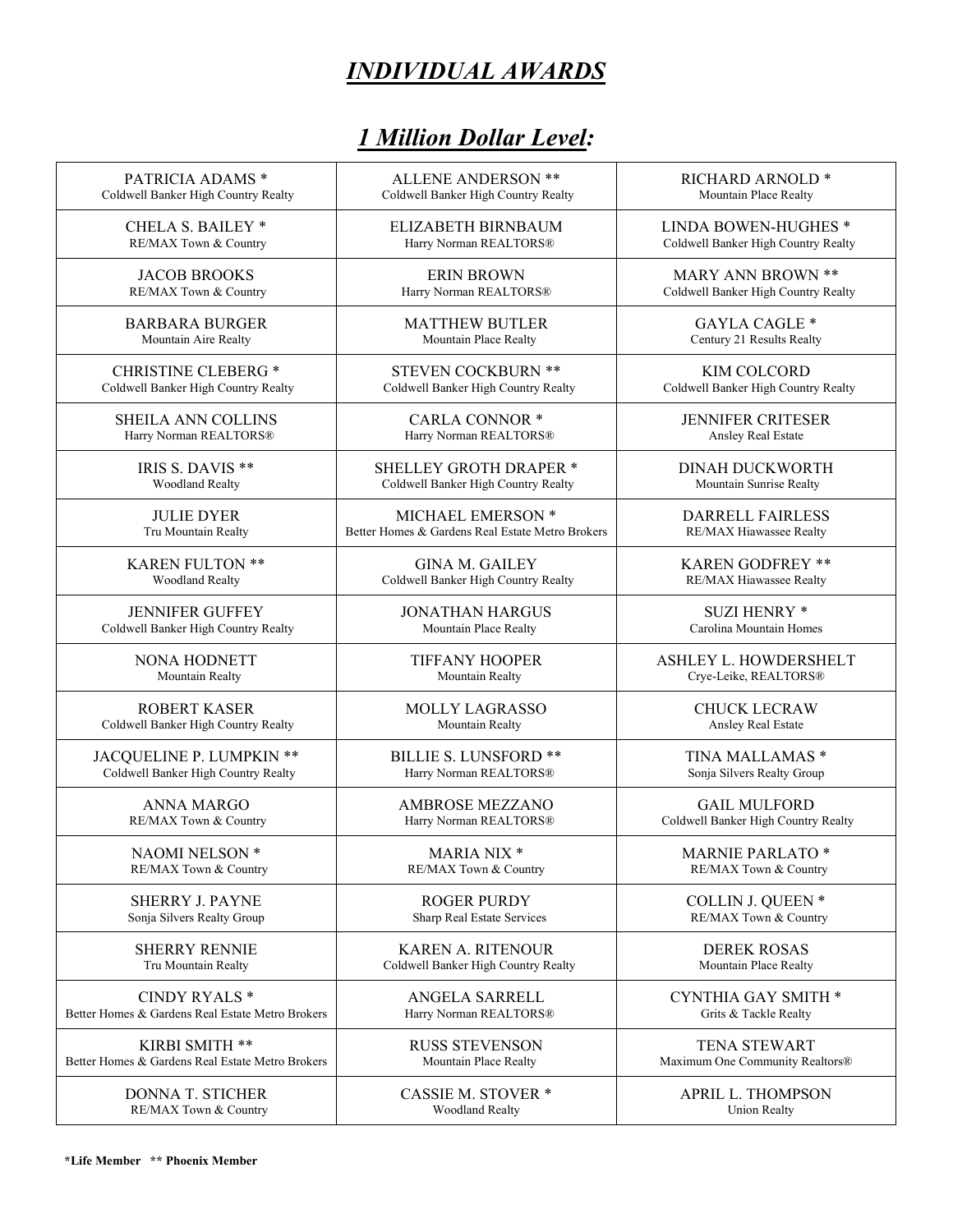KENDRA THORSELL RE/MAX Town & Country

CHRISTINA L. TIGHE Blue Ridge Realty

LUCY M. WADE \*\* Georgia Mountain & Lake Properties

ANNE WILLIAMSON \*\* Coldwell Banker High Country Realty

JAMES WELLING \* Mountain Streams Real Estate

EMALENE WILLIAMSON Berkshire Hathaway Home Services BRIAN F. WILDER \* Mountain Aire Realty

DEBBIE WOODY Mountain Sunrise Realty

| <b>LOU ADAMS</b>                    | JANET ALLEN **                                   | ROBBYN ALLEN **                     |
|-------------------------------------|--------------------------------------------------|-------------------------------------|
| Berkshire Hathaway Home Services    | Mountain Realty                                  | Century 21 Black Bear Realty        |
| <b>JIM ANDREWS *</b>                | <b>DIANE BAGGETT **</b>                          | <b>JEREMY S. BALLEW</b>             |
| Century 21 Black Bear Realty        | Century 21 Black Bear Realty                     | Mountain Place Realty               |
| <b>ANGELA BISHOP *</b>              | <b>ALYCIA BLANCHARD</b>                          | WILLIAM A. CEJKA *                  |
| Crye-Leike, REALTORS®               | Harry Norman REALTORS®                           | Mountain Realty                     |
| <b>GAIL TAYLOR COLVIN *</b>         | MARK CONGDON **                                  | <b>JON CRISLER *</b>                |
| Georgia Views Realty                | RE/MAX Town & Country                            | Century 21 Black Bear Realty        |
| <b>DIANE DAIGE **</b>               | <b>JANKEN DANIELS *</b>                          | <b>SHARON DAVIS *</b>               |
| <b>Union Realty</b>                 | Better Homes & Gardens Real Estate Metro Brokers | Grits & Tackle Realty               |
| MICHAEL DEPAOLA *                   | <b>MARILYN DRAKE **</b>                          | <b>LAURA ELLIS *</b>                |
| <b>Mountain Realty</b>              | Coldwell Banker High Country Realty              | Mountain Place Realty               |
| MARK E. ENGLEDOW **                 | <b>JOE FOLSOM</b>                                | <b>HEATHER GERALD</b>               |
| Coldwell Banker High Country Realty | Coldwell Banker High Country Realty              | Harry Norman REALTORS®              |
| <b>ANDREA GERARD</b>                | <b>AMY GIBSON</b>                                | <b>JESSICA GODSEY</b>               |
| Woodland Realty                     | Better Homes & Gardens Real Estate Metro Brokers | Coldwell Banker High Country Realty |
| <b>CARMOLITA S. HANEY **</b>        | <b>MARY HEDDEN **</b>                            | <b>CYNTHIA HENDRIX</b>              |
| Mountain Realty                     | Mary Hedden Properties                           | Solid Source Realty                 |
| <b>ASHTON RAY HOLLAND</b>           | <b>RANDY HYDE</b>                                | <b>CHARLES JOHNSON</b>              |
| Ansley Real Estate                  | RE/MAX Town & Country                            | RE/MAX Town & Country               |
| NICOLE R. LANDS *                   | PHILLIP LEDFORD                                  | TINA MABRY **                       |
| Hannon Properties                   | Mountain Place Realty                            | Coldwell Banker High Country Realty |
| <b>GREGG MARCO*</b>                 | KIMBERLY MAYFIELD                                | MARY LYNN MCKENZIE **               |
| RE/MAX Town & Country               | RE/MAX Town & Country                            | <b>Real-Vest Properties</b>         |
| <b>MICHELLE MILLER</b>              | <b>JEANNE MILLS *</b>                            | <b>SUSAN MOODY **</b>               |
| Coldwell Banker High Country Realty | Coldwell Banker High Country Realty              | <b>Woodland Realty</b>              |
| <b>ANDREW NEWCOMB</b>               | TERESA NEWELL *                                  | <b>CINDY PACK</b>                   |
| Century 21 Black Bear Realty        | Century 21 Black Bear Realty                     | Anchor Brokerage                    |
| <b>ROBERT POST *</b>                | KATHY QUEEN *                                    | <b>DENISE ROBERTS *</b>             |
| Coldwell Banker High Country Realty | Harry Norman REALTORS®                           | Tru Mountain Realty                 |
| <b>GINGER ROGERS *</b>              | <b>SHAWN RUDD*</b>                               | <b>KATHRYN SEALS</b>                |
| Mountain Place Realty               | <b>Union Realty</b>                              | RE/MAX Hiawassee Realty             |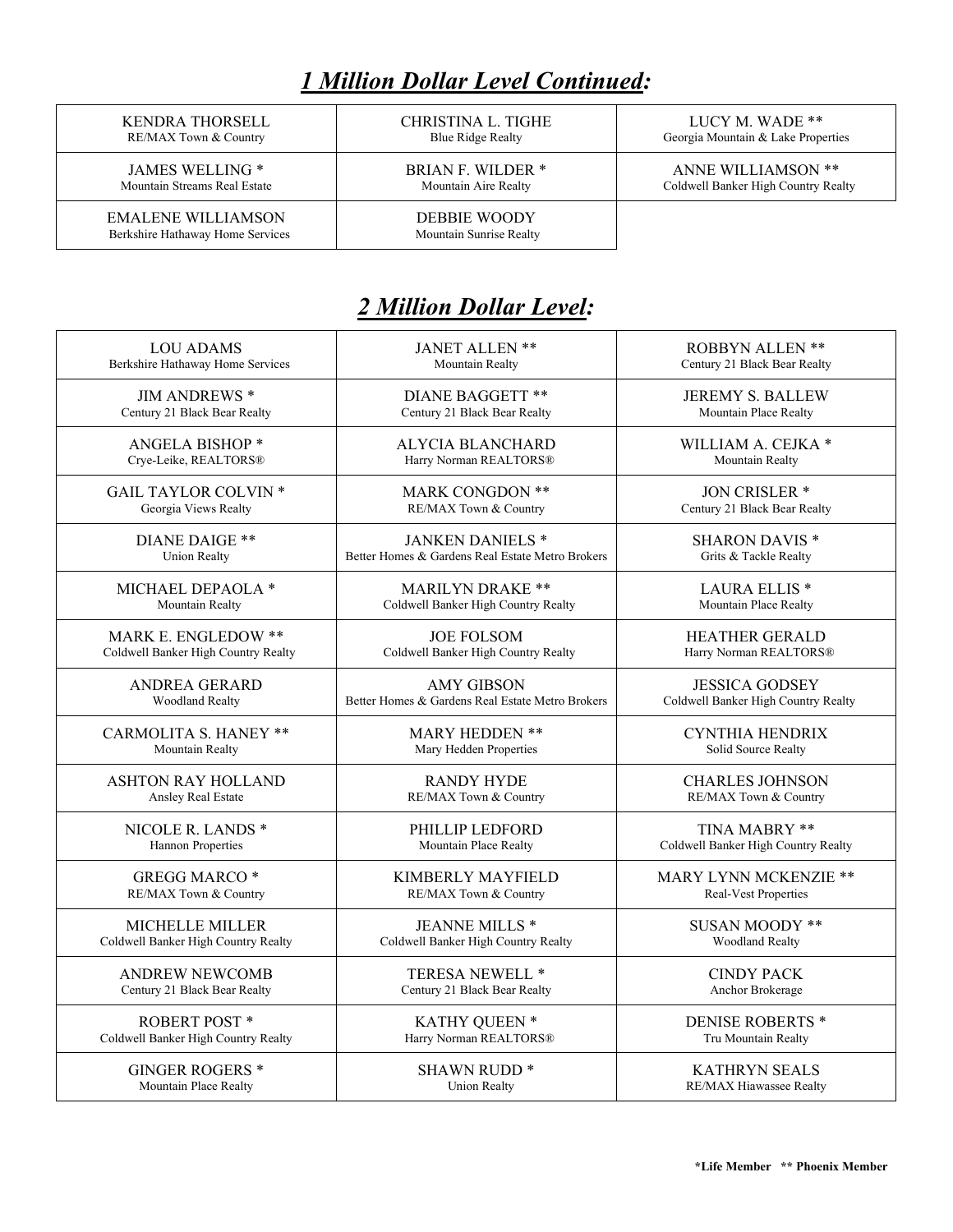| <b>VITOR SILVA</b>                                        | AMBER SISSON <sup>*</sup>                                      | <b>NATHAN STANLEY</b>           |
|-----------------------------------------------------------|----------------------------------------------------------------|---------------------------------|
| RE/MAX Town & Country                                     | Tru Mountain Realty                                            | <b>Blue Ridge Realty</b>        |
| TOBY SWARTZ **                                            | LISA L. TAYLOR                                                 | <b>BRANDIE THOMAS*</b>          |
| RE/MAX Town & Country                                     | Harry Norman REALTORS®                                         | Mountain Place Realty           |
| DIP THOMPSON *                                            | TIFFANY TOWERY *                                               | LARRY D. TRUELOVE *             |
| Century 21 Black Bear Realty                              | Anchor Brokerage                                               | <b>Union Realty</b>             |
| <b>THERESA TYLER</b>                                      | <b>MARK WADDELL</b>                                            | GARY R. WARD **                 |
| RE/MAX Hiawassee Realty                                   | Ansley Real Estate                                             | <b>Advantage Chatuge Realty</b> |
| <b>IRENE WITT*</b><br>Coldwell Banker High Country Realty | <b>CARINA S. WOOLRICH *</b><br><b>Advantage Chatuge Realty</b> |                                 |

#### *3 Million Dollar Level:*

| WILLIAM BANZHAF*            | <b>BRAD BASO</b>                    | <b>TERESA BIDEZ **</b>                           |
|-----------------------------|-------------------------------------|--------------------------------------------------|
| Mountain Place Realty       | <b>Real Tall Real Estate</b>        | Coldwell Banker High Country Realty              |
| <b>SARA CARDER</b>          | <b>LESTER C. CHESSER **</b>         | <b>KATHY DEVINE *</b>                            |
| Mountain Place Realty       | RE/MAX Town & Country               | Coldwell Banker High Country Realty              |
| <b>JESSICA DRAPER</b>       | ANGELA EDWARDS                      | DORINDA FREED <sup>*</sup>                       |
| Mountain Place Realty       | Coldwell Banker High Country Realty | Harry Norman REALTORS®                           |
| <b>MELINDA HADDEN **</b>    | <b>BRENDA NELSON JACKSON **</b>     | <b>MEG W. LOUDERMILK **</b>                      |
| Century 21 Results Realty   | Mountain Realty                     | RE/MAX Town & Country                            |
| JOHN WILLIAM MAZZA *        | <b>KELLEY MORGAN</b>                | DONNA M. O'NEAL **                               |
| Carolina Premier Properties | Anchor Brokerage                    | Coldwell Banker High Country Realty              |
| <b>ASHLEE PICKELSIMER *</b> | <b>EDWIN C. REAMS **</b>            | <b>EMILY REECE</b>                               |
| Harry Norman REALTORS®      | <b>Advantage Chatuge Realty</b>     | RE/MAX Town & Country                            |
| RHONDA THOMAS-HAIGHT **     | PAUL G. THOMPSON **                 | <b>JO ELLEN THORNTON **</b>                      |
| Mountain Place Realty       | <b>Union Realty</b>                 | Century 21 Black Bear Realty                     |
| AUSTIN E. VEST *            | <b>LOUANNE HOOPER WATKINS **</b>    | <b>KRISTIN YOUNG</b>                             |
| RE/MAX Town & Country       | Tru Mountain Realty                 | Better Homes & Gardens Real Estate Metro Brokers |

| AUDREY CANN *                                    | DANA JOY CHASTAIN                   | DONNA DILLARD                       |
|--------------------------------------------------|-------------------------------------|-------------------------------------|
| Better Homes & Gardens Real Estate Metro Brokers | Harry Norman REALTORS®              | Anchor Brokerage                    |
| <b>EMILY GRAY</b>                                | <b>MELANI GRINDLEY *</b>            | <b>CHRISTOPHER HALL</b>             |
| RE/MAX Town & Country                            | Coldwell Banker High Country Realty | Coldwell Banker High Country Realty |
| <b>RHONDA HARMON *</b>                           | TELEKA HOLBROOK *                   | <b>JENNY JANSSEN</b>                |
| Coldwell Banker High Country Realty              | RE/MAX Town & Country               | Berkshire Hathaway Home Services    |
| JAMIE LEA **                                     | <b>GREG MARTIN **</b>               | TINA MCDANIEL **                    |
| <b>Mountain Properties</b>                       | RE/MAX Town & Country               | Harry Norman REALTORS®              |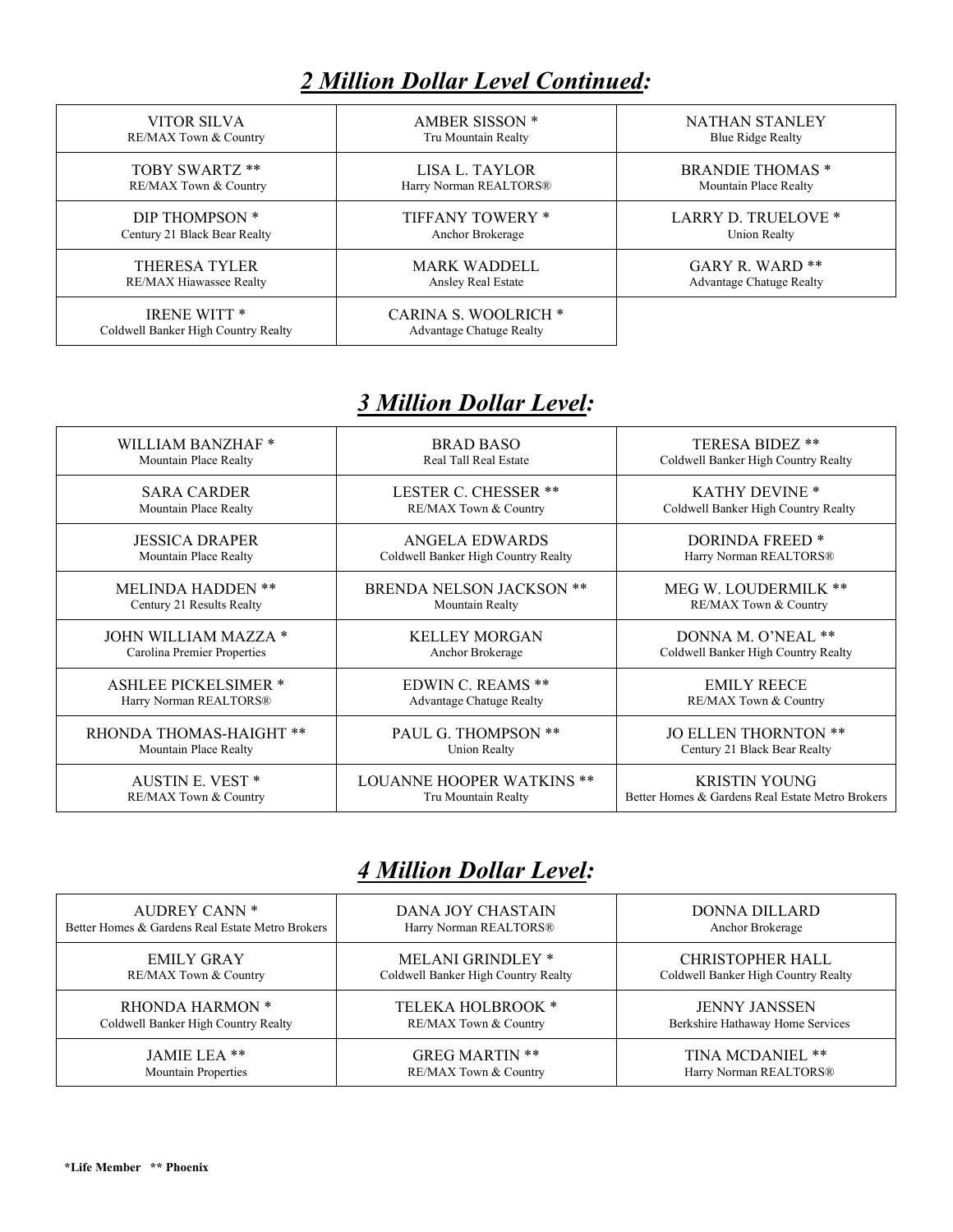| SUSAN H. MCVEY **                     | TOM OPRANDI **                      | REGINA L. PAYNE                 |
|---------------------------------------|-------------------------------------|---------------------------------|
| RE/MAX Town & Country                 | RE/MAX Town & Country               | RE/MAX Town & Country           |
| <b>REGENA PHILLIPS *</b>              | <b>CAROL ROBINSON *</b>             | <b>TROY SHIRBROUN</b>           |
| RE/MAX Town & Country                 | Coldwell Banker High Country Realty | Century 21 Results Realty       |
| <b>BARBARA SHREWSBURY *</b>           | <b>SHANNON TONER *</b>              | <b>SHELAGH S. WHITNEY **</b>    |
| <b>RE/MAX Town &amp; Country</b>      | Ansley Real Estate                  | <b>Advantage Chatuge Realty</b> |
| DAN ZACHMAN *<br>Georgia Views Realty |                                     |                                 |

#### *5 Million Dollar Level:*

| <b>DEBI BRUGGEMEIER</b>             | <b>DORINDA BURNETT **</b>           | KRISTINA HALL *                  |
|-------------------------------------|-------------------------------------|----------------------------------|
| RE/MAX Town & Country               | RE/MAX Town & Country               | Berkshire Hathaway Home Services |
| RACHEL HILL <sup>*</sup>            | MICHAEL HOLLOWAY **                 | MAGGIE JETT <sup>*</sup>         |
| Berkshire Hathaway Home Services    | Coldwell Banker High Country Realty | Sharp Real Estate Services       |
| CRYSTAL LEDFORD-CHASTAIN *          | MIKE MILLER **                      | DOUG MORGAN *                    |
| RE/MAX Town & Country               | Coldwell Banker High Country Realty | <b>RE/MAX Town &amp; Country</b> |
| DANA NELSON <sup>*</sup>            | <b>SUZANNE SOAVE **</b>             | <b>SUSIE STANLEY</b>             |
| Coldwell Banker High Country Realty | Coldwell Banker High Country Realty | North Georgia Cabins & Land      |
| <b>JIMMY STEWART **</b>             | <b>KAREN SWEENIE **</b>             | <b>JASON WHITAKER *</b>          |
| <b>RE/MAX Hiawassee Realty</b>      | Cozy Cove Realty                    | Sonja Silvers Realty Group       |
| <b>AUDREY S. WHITEHEAD **</b>       | <b>BRANDON WHITENER *</b>           | SANDY WILBANKS *                 |
| <b>Blue Ridge Realty</b>            | Harry Norman REALTORS®              | Ansley Real Estate               |
| GEORGIA WILLIAMSON *                |                                     |                                  |

### *6 Million Dollar Level:*

Mountain Realty

| MICHAEL C. ANDERSON *        | ANNIE BOLAND <sup>*</sup>                  | <b>SARAH DAVIS **</b>                            |
|------------------------------|--------------------------------------------|--------------------------------------------------|
| Century 21 Black Bear Realty | Atlanta Fine Homes Sotheby's International | Cozy Cove Realty                                 |
| <b>ALICIA EDWARDS *</b>      | <b>RACHEL MCLEESE **</b>                   | <b>KELLY KNIGHT SCHROTER *</b>                   |
| RE/MAX Town & Country        | Harry Norman REALTORS®                     | Better Homes & Gardens Real Estate Metro Brokers |
| <b>LARRY SILVERS *</b>       | MIKE STEWART *                             | <b>ANGIE WATKINS *</b>                           |
| Sonja Silvers Realty Group   | RE/MAX Town & Country                      | Mountain Place Realty                            |

| ALAN DOVER                | <b>HEATHER FORESMAN *</b>           | BILL HEROLD **                 |
|---------------------------|-------------------------------------|--------------------------------|
| Century 21 Results Realty | RE/MAX Town & Country               | <b>RE/MAX Hiawassee Realty</b> |
| KIM KIMBALL **            | <b>PAIGE PEUGH **</b>               | JAN SIMONY **                  |
| RE/MAX Town & Country     | Coldwell Banker High Country Realty | Mountain Realty                |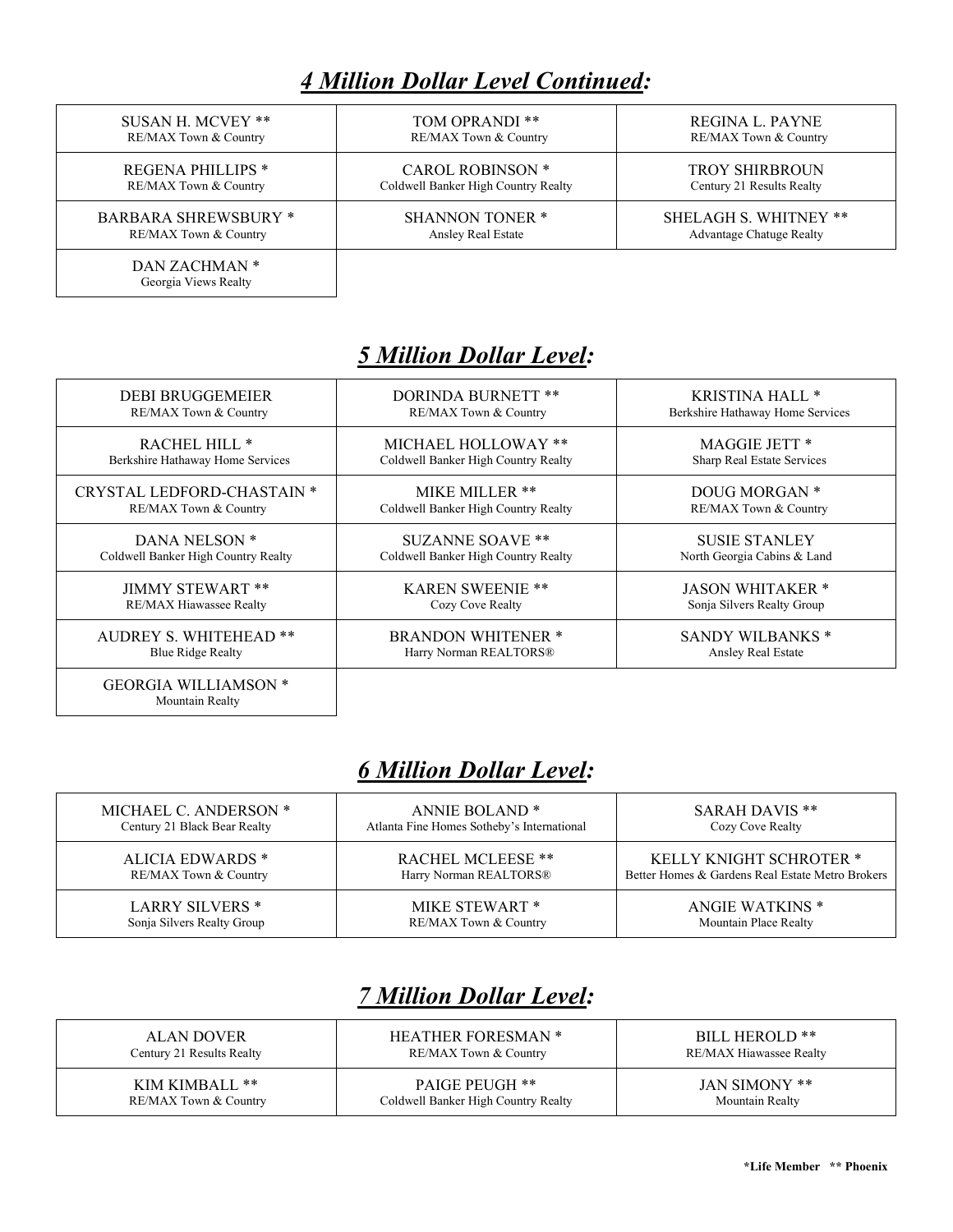CHAR STACY \* Ansley Real Estate

BARBARA THOMAS \* RE/MAX Hiawassee Realty

DUANE THOMAS Anchor Brokerage

JOANNE WILEY \*\* Harry Norman REALTORS®

#### *8 Million Dollar Level:*

| TONYA ABERCROMBIE *                              | <b>SHERRY BUSTEED **</b> | RITA DAVIS KIRBY *    |
|--------------------------------------------------|--------------------------|-----------------------|
| Better Homes & Gardens Real Estate Metro Brokers | RE/MAX Town & Country    | Mountain Place Realty |
| NANCY MACLEAN **                                 | JON SPIVA $**$           | TODD TURNER **        |
| Better Homes & Gardens Real Estate Metro Brokers | RE/MAX Town & Country    | RE/MAX Town & Country |

#### *9 Million Dollar Level:*

| $MORSE*$<br>2 EN E E <i>R</i> | <b>DEROR AH SPIVA **</b> | $W\cap\cap V**$<br>ARYN |
|-------------------------------|--------------------------|-------------------------|
| RE/MAX Town & Country         | RE/MAX Town & Country    | Harry Norman REALTORS®  |

#### *10 Million Dollar Level: 11 Million Dollar Level: 12 Million Dollar Level:*

TANYA L. DAVENPORT \* Coldwell Banker High Country Realty RACHEL CALLIHAN-COWART \*\* Harry Norman REALTORS®

ADINA ELFAITURI \*

KARA CONREY \* RE/MAX Town & Country

WILLIAM PIERSON \*\* RE/MAX Hiawassee Realty

ROGER REMINGTON \* Coldwell Banker High Country Realty

KELLY SHULER \* Coldwell Banker High Country Realty RE/MAX Town & Country

# *14 Million Dollar Level: 15 Million Dollar Level: 16 Million Dollar Level:*

| STEVE TUCKER *                   | <b>BRIAN WHITE *</b> | <b>RICK ANDREWS **</b>       |
|----------------------------------|----------------------|------------------------------|
| <b>RE/MAX Town &amp; Country</b> | Ansley Real Estate   | Century 21 Black Bear Realty |
|                                  |                      | CHRISTY REECE **             |

CHRISTY REECE \*\* Mountain Place Realty

*18 Million Dollar Level: 19 Million Dollar Level: 20 Million Dollar Level:*

LINDA BAKER \*\* RE/MAX Town & Country

CAT BENITEZ \* RE/MAX Town & Country

LOGAN FITTS \* Harry Norman REALTORS®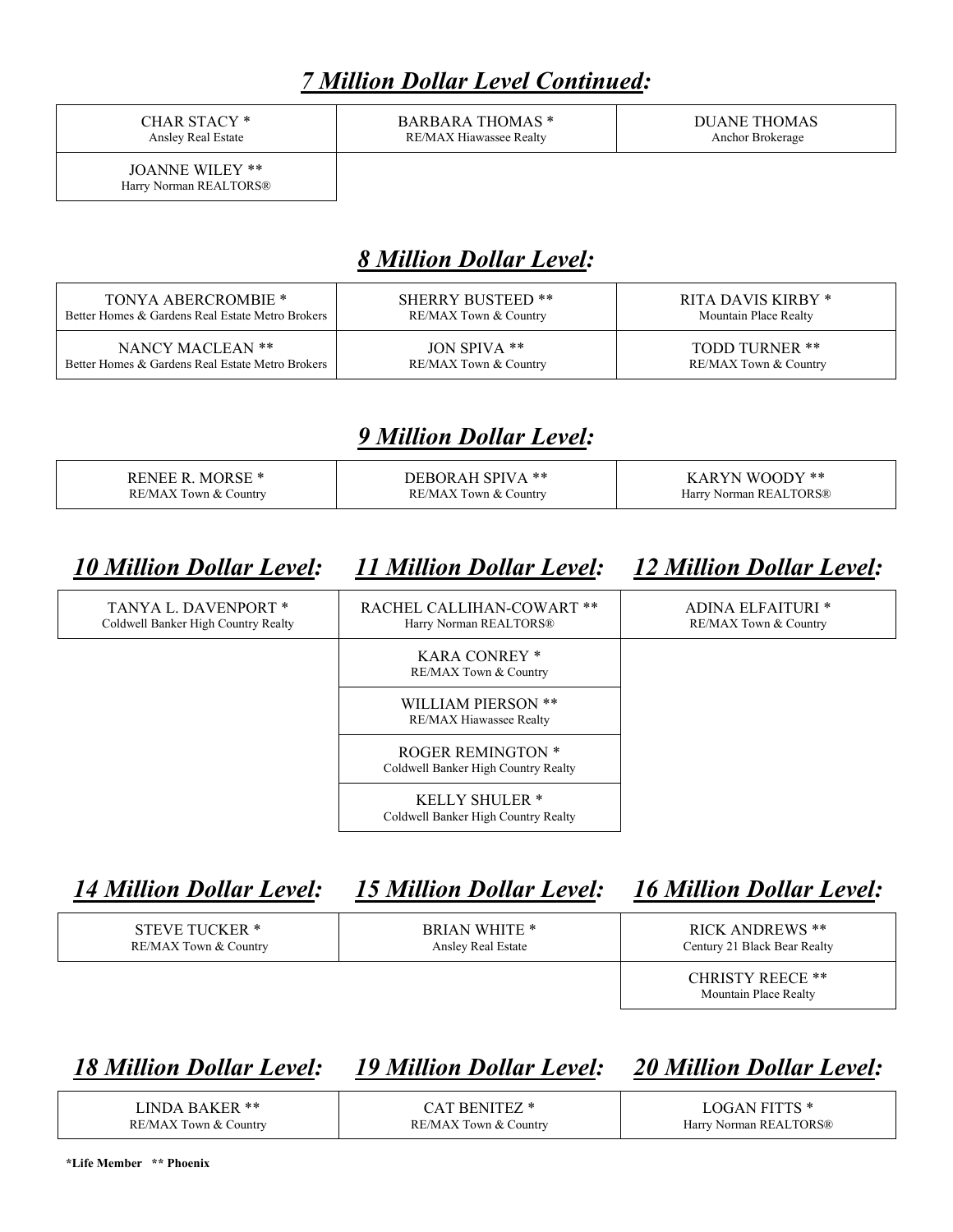*26 Million Dollar Level: 31 Million Dollar Level: 33 Million Dollar Level:*

CINDY T. WEST \*\* RE/MAX Town & Country JULIE FITTS QUEEN \*\* RE/MAX Town & Country

KIM L. KNUTZEN \*\* Ansley Real Estate

#### *SMALL TEAM AWARDS*

#### *2 Million Dollar Level: 3 Million Dollar Level: 4 Million Dollar Level:*

THE NUNN TEAM Chase Nunn & Kylie Nunn Harry Norman REALTORS® THE SMITH TEAM Blair C. Smith \* & Michelle M. Smith \* Harry Norman REALTORS®

SOUTHERN HOSPITALITY TEAM Kayla Bowen & Kim Southern \*\* Berkshire Hathaway Home Services THE ENGLER GROUP Hannah Engler & Kamron Engler RE/MAX Town & Country

BLUE RIDGE MOUNTAIN TEAM Dora Bryson & Michael Lacy \*\* RE/MAX Town & Country TEAM DAVES Cynthia A. Daves \*\* & William S. Daves \*\* RE/MAX Town & Country

THE HIDDEN KEY TEAM Kelly Payne \* & Taylor Weaver \* RE/MAX Town & Country THE LYNN & MELISSA TEAM Melissa Maxie \*\* & Lynn Stephens \*\* Berkshire Hathaway Home Services

WISELEY R.E. SOLUTIONS Jean Wiseley & Kendall Wiseley Better Homes & Gardens Real Estate Metro Brokers

*5 Million Dollar Level: 7 Million Dollar Level: 9 Million Dollar Level:*

THE MINDY ALLEN TEAM Mindy Allen \*\* & Ria Ledbetter \* RE/MAX Town & Country

#### *11 Million Dollar Level: 14 Million Dollar Level: 16 Million Dollar Level:*

THE LLOYD TEAM Richard Lloyd \* & Missy Lloyd \* RE/MAX Hiawassee Realty

JULIE-N-TEESHA TEAM Teesha Morgan \* & Julie Ray \* Ansley Real Estate NORTH GEORGIA MOUNTAIN DUO Scott Nichols \*\* & Mark Reeves \*\*

THE FOUNTAIN TEAM Julie Fountain \* & Scott Fountain \* RE/MAX Town & Country

*MID-SIZE TEAM AWARDS*

Coldwell Banker High Country Realty

THE GOEBEL TEAM Jane Goebel \*, Mick Goebel \* & Kathy Varney Carolina Mountain Homes

CRAIG R.E. PROFESSIONALS David Craig \*, Robert Craig & Roger Craig \* Craig Real Estate Professionals

*3 Million Dollar Level: 4 Million Dollar Level: 6 Million Dollar Level:*

JOHN THOMAS & TEAM Greg Taylor \*, Vickie Taylor \*, Brian Thurman \* & John Thomas \* RE/MAX Town & Country

> MARCOTT REAL ESTATE Alton Coleman, Tammy Coleman, Dennis Marcott \*, & Jenny Marcott \* RE/MAX Town & Country